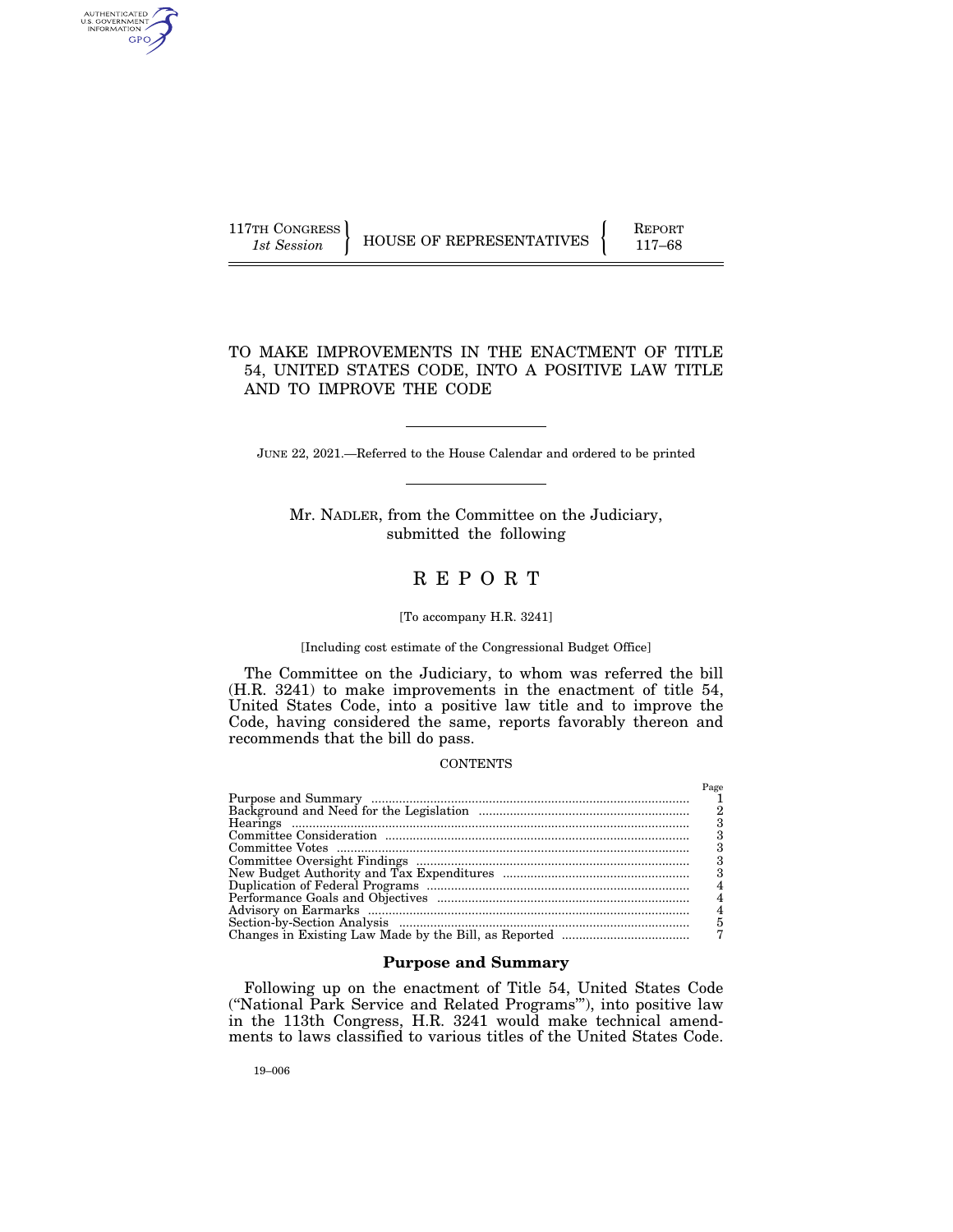### **Background and Need for the Legislation**

The House of Representatives has assigned to the Judiciary Committee responsibility for the ''Revision and codification of the Statutes of the United States.'' 1 In modern practice, this responsibility entails periodically updating the United States Code ("the Code"). Currently organized in 54 titles based on subject matter, the Code contains all of the general and permanent laws of the United States. Congress created the Code in 1926 to compile federal laws into a sensible, up-to-date collection that would spare people the labor of searching for laws in the chronologically-organized volumes of the Statutes at Large.2 To date, 25 of these 54 titles have been enacted into "positive law," which means the text of these titles is itself the law,<sup>3</sup> while the remaining titles are "non-positive," meaning that they organize federal statutes for users' convenience, but do not themselves have the force of law.4

The entity responsible for updating the Code as Congress passes new laws or amends existing ones is the Office of the Law Revision Counsel (OLRC).5 Established within the House of Representatives, OLRC's purpose is ''to develop and keep current an official and positive codification of the laws of the United States,'' while maintaining strict impartiality as to issues of legislative policy.6 The Judiciary Committee plays an essential role in OLRC's mission. OLRC is required:

(1) To prepare, and submit to the Committee on the Judiciary one title at a time, a complete compilation, restatement, and revision of the general and permanent laws of the United States which conforms to the understood policy, intent, and purpose of the Congress in the original enactments, with such amendments and corrections as will remove ambiguities, contradictions, and other imperfections both of substance and of form, separately stated, with a view to the enactment of each title as positive law.7

Following this procedure, OLRC recently submitted the text of H.R. 3241 to the Judiciary Committee for consideration. In 2014, Congress passed and the President signed a bill (P.L. 113–287) enacting a new positive-law Title 54 of the U.S. Code (''National Park

<sup>&</sup>lt;sup>1</sup> Clause  $1(l)(17)$  of House Rule X.<br><sup>2</sup>The Statutes at Large is the collection of laws passed in a particular session of Congress, arranged in sequence by public law number, https://www.archives.gov/federal-register/ publications/statutes.html. The content of the Statutes at Large is considered ''legal evidence of laws, concurrent resolutions, treaties, international agreements other than treaties, proclama-<br>tions by the President, and proposed or ratified amendments to the Constitution of the United<br>States therein contained, in all

ritories and insular possessions of the United States." 1 U.S.C. § 112.<br>"For example, H.R. 2694 (117th Congress) proposes amending Title 18 ("Crimes and Criminal<br>Procedure"), which is a positive title of the U.S. Code, so sion of that title ("Section 4285 of title 18, United States Code, is amended in the first sen-<br>tence. . . ."). The content of positive-law Code titles is considered "legal evidence of the laws<br>therein contained, in all th

and insular possessions of the United States." 1 U.S.C. § 204.<br>"For example, H.R. 2922 (117th Congress) proposes amending section 101(b) of the Elder<br>Abuse Prevention and Prosecution Act, which is compiled in Title 34 ("Cr Enforcement"), a non-positive title of the Code. In this situation, the bill amends the underlying<br>law and includes a parenthetical citation to its location in Title 34 as a convenience ("Section<br>101(b) of the Elder Abuse read . . .''). The contents of non-positive titles ''establish prima facie the laws of the United States, general and permanent in their nature, in force on the day preceding the commencement

of the session following the last session the legislation of which is included." 1 U.S.C. § 204.<br><sup>5</sup> Office of the Law Revision Counsel, U.S. Code, home page, https://uscode.house.gov/.<br><sup>6</sup> H. Res. 988 (93d Congress), § 20 7 *Id.*, (2 U.S.C. § 285b).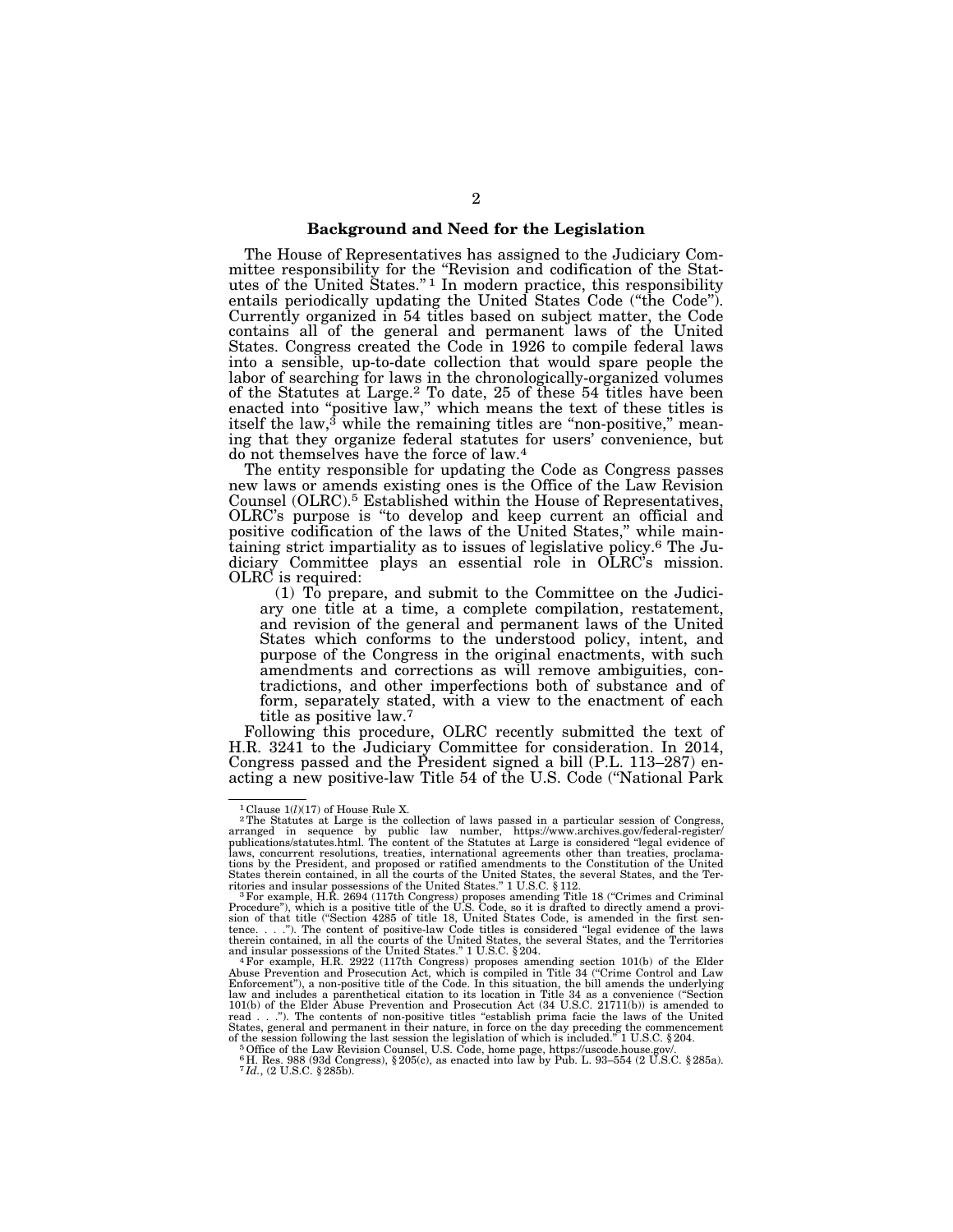Service and Related Programs").<sup>8</sup> While laws relating to the National Park Service had been traditionally included in Title 16 of the Code (''Conservation''), OLRC determined that these provisions should be codified in a new title. H.R. 3241 makes necessary ''follow up" changes to Title 54 and provisions related to Title 54 in other titles of the Code. It adds to title 54 provisions that state the purposes of certain laws included in the enactment of title 54, it repeals provisions that should have been repealed by P.L. 113–287, and it makes necessary technical amendments to P.L. 113–287 and other provisions of law.9

#### **Hearings**

The Committee did not hold any hearings related to H.R. 3241.

### **Committee Consideration**

On Tuesday, May 18, 2021, the Committee met in open session and ordered the bill, H.R. 3241, favorably reported without amendment, by a voice vote, a quorum being present.

### **Committee Votes**

No rollcall votes occurred during the Committee's consideration of H.R. 3241.

### **Committee Oversight Findings**

In compliance with clause  $3(c)(1)$  of House rule XIII, the Committee advises that the findings and recommendations of the Committee, based on oversight activities under clause 2(b)(1) of House rule X, are incorporated in the descriptive portions of this report.

### **New Budget Authority and Tax Expenditures**

In compliance with clause  $3(c)(2)$  of House rule XIII and section 308(a) of the Congressional Budget Act of 1974, and in compliance with clause  $(3)(c)(3)$  of House rule XIII and section 402 of the Congressional Budget Act of 1974, the Committee sets forth, with respect to the bill, H.R. 3241, the following analysis and estimate prepared by the Director of the Congressional Budget Office. This analysis finds that because it makes no substantive changes to the law, H.R. 3241 would have no effect on the federal budget.

<sup>8</sup>Pub. L. 113–287, 128 Stat. 3094 (2014). 9OLRC, Positive Law Codification, Title 54, U.S. Code, National Park Service and Related Programs, Background, https://uscode.house.gov/codification/t54/index.html.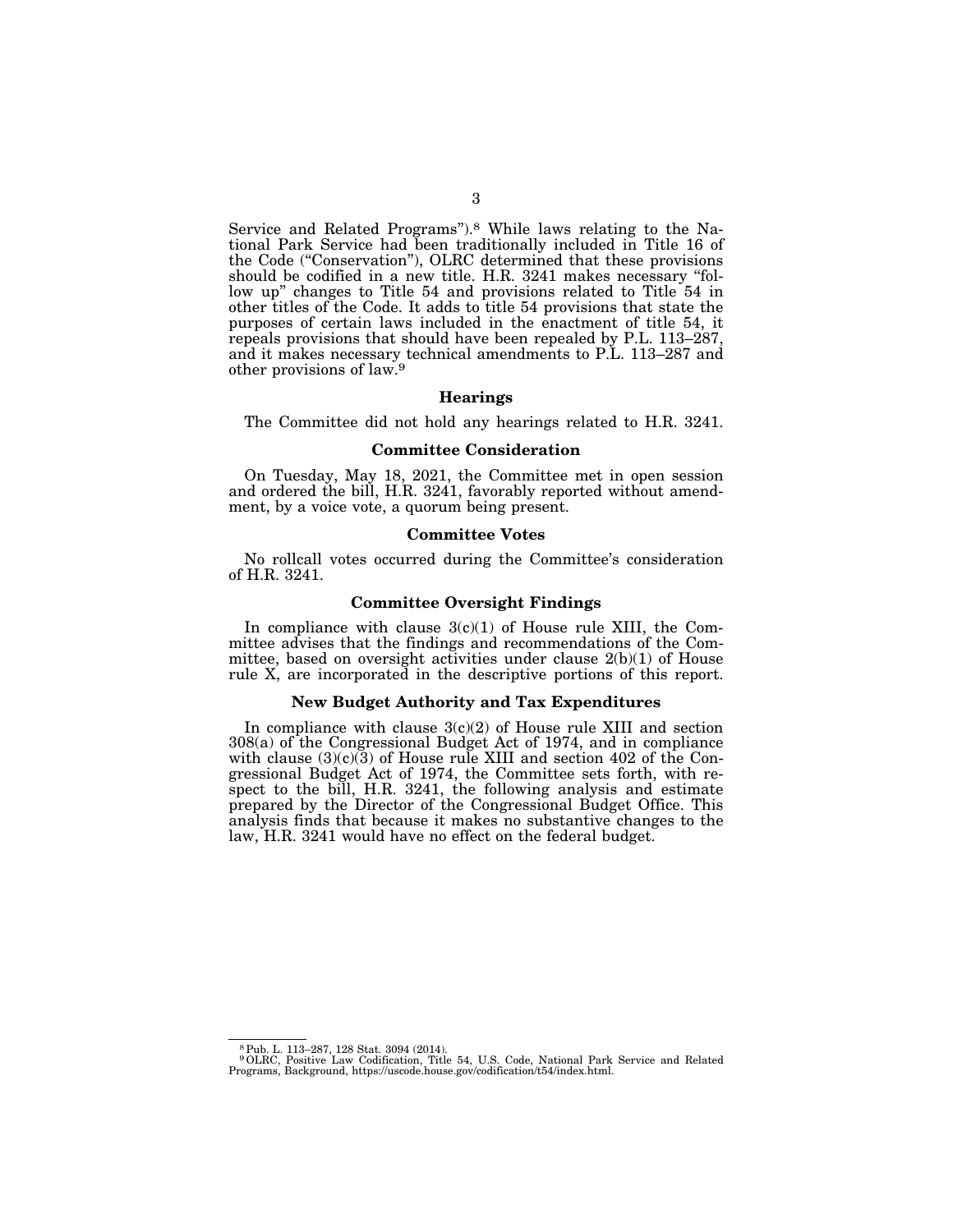| H.R. 3241, To make improvements in the enactment of title 54, United States.<br>Code, into a positive law title and to improve the Code<br>As ordered reported by the House Committee on the Judiciary on May 18, 2021 |      | The control of the property of the con- |                                 |  |
|------------------------------------------------------------------------------------------------------------------------------------------------------------------------------------------------------------------------|------|-----------------------------------------|---------------------------------|--|
| By Fiscal Year, Millions of Dollars                                                                                                                                                                                    | 2021 | 2021-2026                               | 2021-2031<br>n<br>not estimated |  |
| Direct Spending (Outlays)                                                                                                                                                                                              |      |                                         |                                 |  |
| Revenues                                                                                                                                                                                                               |      | Ω                                       |                                 |  |
| increase or Decrease (-)<br>in the Deficit                                                                                                                                                                             |      |                                         |                                 |  |
| <b>Spending Subject to</b><br>Appropriation (Outlays)                                                                                                                                                                  | n    | n                                       |                                 |  |
| Statutory pay-as-you-go<br>procedures apply?                                                                                                                                                                           | No.  | <b>Mandate Effects</b>                  |                                 |  |
| Increases on-budget deficits in any<br>of the four consecutive 10-year                                                                                                                                                 | No   | Contains intergovernmental mandate?     | No                              |  |
| periods beginning in 2032?                                                                                                                                                                                             |      | Contains private-sector mandate?        | No                              |  |

H.R. 3241 would make technical and conforming changes to several titles of the United States Code that affect the National Park Service and other recreation and preservation programs. The bill would make technical amendments and update statutory references to title 54, United States Code, to reflect recently enacted laws. Information from the Office of Law Revision Counsel indicates that the bill would make no substantive changes to the law; therefore, CBO estimates that implementing H.R. 3241 would not affect the federal budget.

The CBO staff contact for this estimate is Lindsay Wylie. The estimate was reviewed by Leo Lex, Deputy Director of Budget Analysis.

### **Duplication of Federal Programs**

Pursuant to clause 3(c)(5) of House rule XIII, no provision of H.R. 3241 establishes or reauthorizes a program of the federal government known to be duplicative of another federal program.

### **Performance Goals and Objectives**

The Committee states that pursuant to clause  $3(c)(4)$  of House rule XIII, H.R. 3241 would make improvements in the enactment of title 41, United States Code, into a positive law title and improve the Code.

### **Advisory on Earmarks**

In accordance with clause 9 of House rule XXI, H.R. 3241 does not contain any congressional earmarks, limited tax benefits, or limited tariff benefits as defined in clause 9(d), 9(e), or 9(f) of House rule XXI.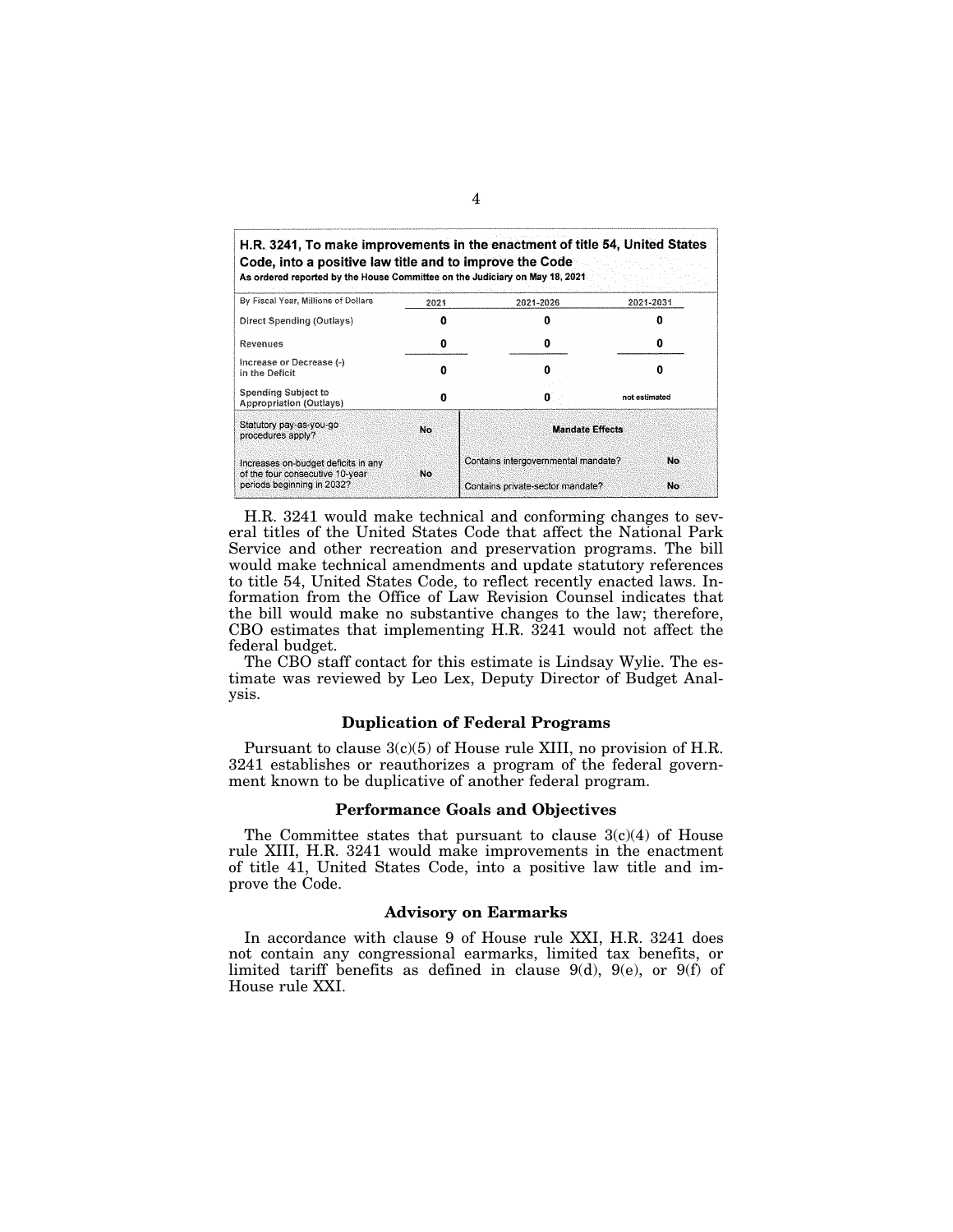#### **Section-by-Section Analysis**

### **Explanation of H.R. 3241, To Make Improvements in the Enactment of Title 54, United States Code, Into a Positive Law Title and To Improve the Code**

#### **Background**

Public Law 113–287, which was signed into law on December 19, 2014, enacted certain laws relating to the National Park Service and related programs as title 54, United States Code. This bill adds to title 54 provisions that state the purposes of certain laws included in the enactment of title 54, repeals provisions that should have been repealed by Public Law 113–287, and makes necessary technical amendments to Public Law 113–287 and other provisions of law. The Office of the Law Revision Counsel of the House of Representatives prepared the bill and submitted it to the Committee as part of the responsibilities of the Office under section 205(c) of House Resolution No. 988, 93d Congress, as enacted into law by Public Law 93–554 (2 U.S.C. 285b), to provide revisions in titles of the Code that have been enacted into positive law so that those titles may be kept current and to update the Code to reflect newly enacted law.

### **Section-by-Section Explanation**

#### *Section 1—Table of Contents*

Section 1 of the bill provides a table of contents of the Act.

#### *Section 2—Purpose*

Section 2 of the bill provides the purpose of the Act.

# *Section 3—Title 15, United States Code*

Section 3 of the bill amends section  $107(a)(3)(D)$  of the Alaska Natural Gas Pipeline Act (15 U.S.C. 720 $e(a)(3)(D)$ ) to correct a cross reference to a provision enacted as part of title 54, United States Code.

### *Section 4—Title 16, United States Code*

Section 4 of the bill amends section 815(4) of the Alaska National Interest Lands Conservation Act (16 U.S.C. 3125(4)) to correct a cross reference to a provision enacted as part of title 54, United States Code.

### *Section 5—Title 43, United States Code*

Section 5 of the bill amends section 4(b) of the Abandoned Shipwreck Act of 1987 (43 U.S.C. 2103(b)) to correct a cross reference to provisions enacted as chapter 3029 of title 54, United States Code.

### *Section 6—Amendments to Public Law 113–287 and Title 54, United States Code*

Section  $6(a)(1)$  of the bill amends the schedule of laws repealed in section 7 of Public Law 113–287 by striking the item at 128 Stat. 3276 relating to section 401 of the National Historic Preserva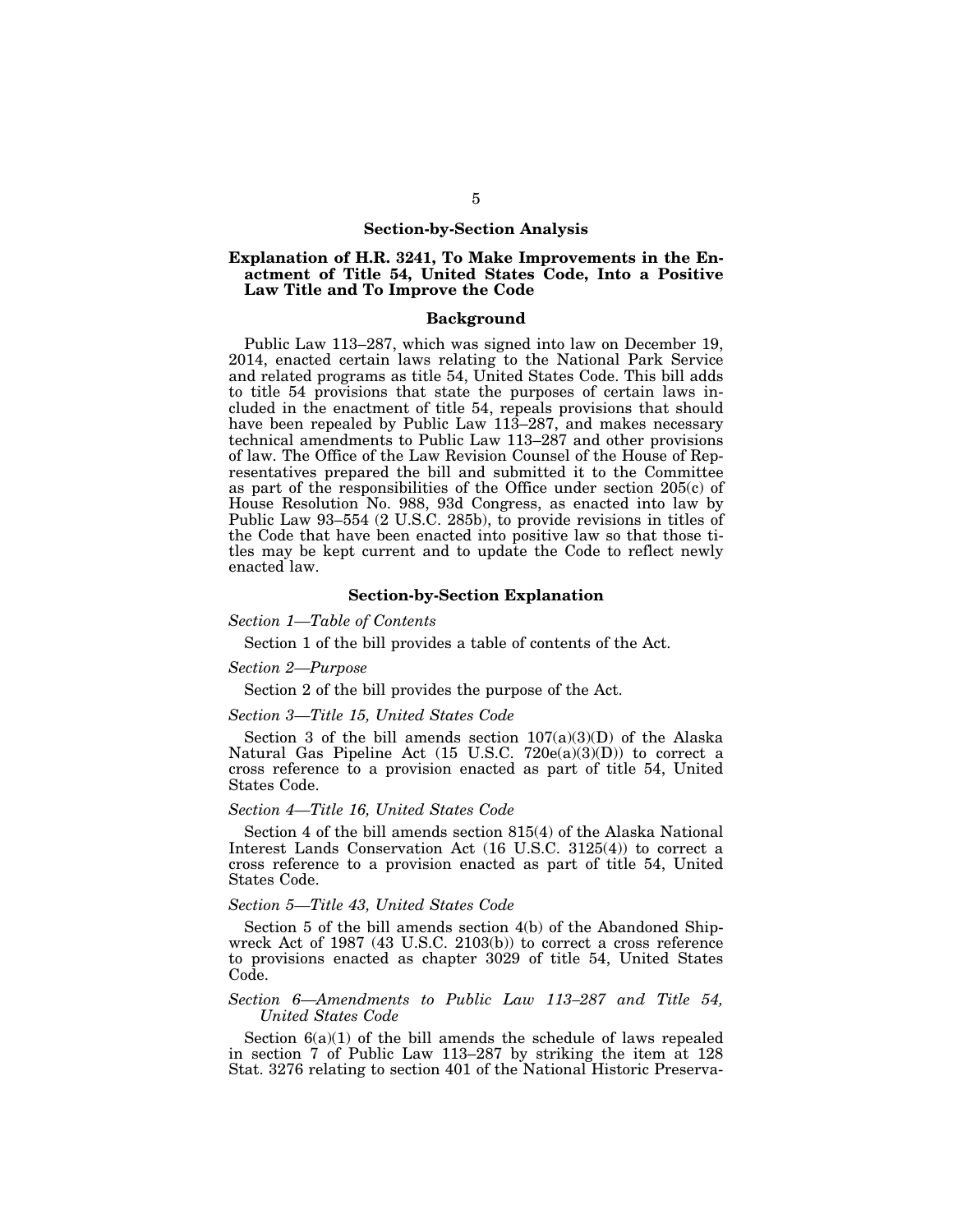tion Act (Public Law 89–665, 16 U.S.C. 470x) and reviving that section to read as if that item had not been enacted.

Section  $6(a)(2)$  of the bill amends the schedule of laws repealed in section 7 of Public Law 113–287 to restate and correct the section and United States Code references at 128 Stat. 3277 in the item relating to section 3 of Public Law 91–383 (16 U.S.C. 1a–2) so that the repeal of subsection (g) (words after 1st sentence) had not been enacted.

Section  $6(a)(3)$  of the bill amends the schedule of laws repealed in section 7 of Public Law 113–287 to restate and correct the United States Code references at 128 Stat. 3277 in the items relating to sections 1004 through 1015 of the Urban Park and Recreation Recovery Act of 1978 (Public Law 95–625, 92 Stat. 3538).

Section  $6(b)$  of the bill amends section  $100507(h)(3)$  of title 54, United States Code, to correct an error in the heading.

Section  $6(c)$  of the bill amends section  $100903(a)$  of title 54, United States Code, to correct an error in the heading.

Section  $6(d)$  of the bill restates section  $814(a)(1)$  of the Omnibus Parks and Public Land Management Act of 1996 as section 101331(a) of title 54, United States Code, and makes related conforming amendments. Section  $814(a)(1)$  originally was classified to 16 U.S.C. 17*o*(1). The provision was omitted from the Code after enactment of Public Law 113–287. The provision is repealed by section 7 of the bill.

Section 6(e) of the bill restates section 301(b) of Public Law 95– 344 as section 101521 of title 54, United States Code, and makes related conforming amendments. Section 301(b) originally was classified to 16 U.S.C. 2301(b). The provision was transferred to 54 U.S.C. 101521 note after enactment of Public Law 113–287. The provision is repealed by section 7 of the bill.

Section 6(f) of the bill restates paragraphs (4) and (5) of section 814(g) of the Omnibus Parks and Public Land Management Act of 1996 (16 U.S.C. 1f), which were enacted after January 15, 2013, the cutoff date for Public Law 113–287 (128 Stat. 3094), as section 101701(d) of title 54, United States Code.

Section  $6(g)$  of the bill amends section  $101913(4)(C)$  of title 54, United States Code, to correct an error in the heading.

Section 6(h) of the bill amends section 102302(d) of title 54, United States Code, to correct an error in the heading.

Section 6(i) of the bill restates section 1(b) of the Land and Water Conservation Fund Act of 1965 as section 200301(a) of title 54, United States Code, amends section 200310(a) to correct a cross reference to a section of the Internal Revenue Code of 1986 (26 U.S.C.), and makes related conforming amendments. Section 1(b) originally was classified to 16 U.S.C. 460*l*–4. The provision was transferred to 54 U.S.C. 100101 note after enactment of Public Law 113–287. The provision is repealed by section 7 of the bill.

Section 6(j) of the bill restates section 1003 of the Urban Park and Recreation Recovery Act of 1978 as subsections (a) and (b) of 200501 of title 54 United States Code, amends section 200503(c) to correct a spelling error, and makes related conforming amendments. Section 1003 originally was classified to 16 U.S.C. 2502. The provision was transferred to 54 U.S.C. 200501 note after enactment of Public Law 113–287. The provision is repealed by section 7 of the bill.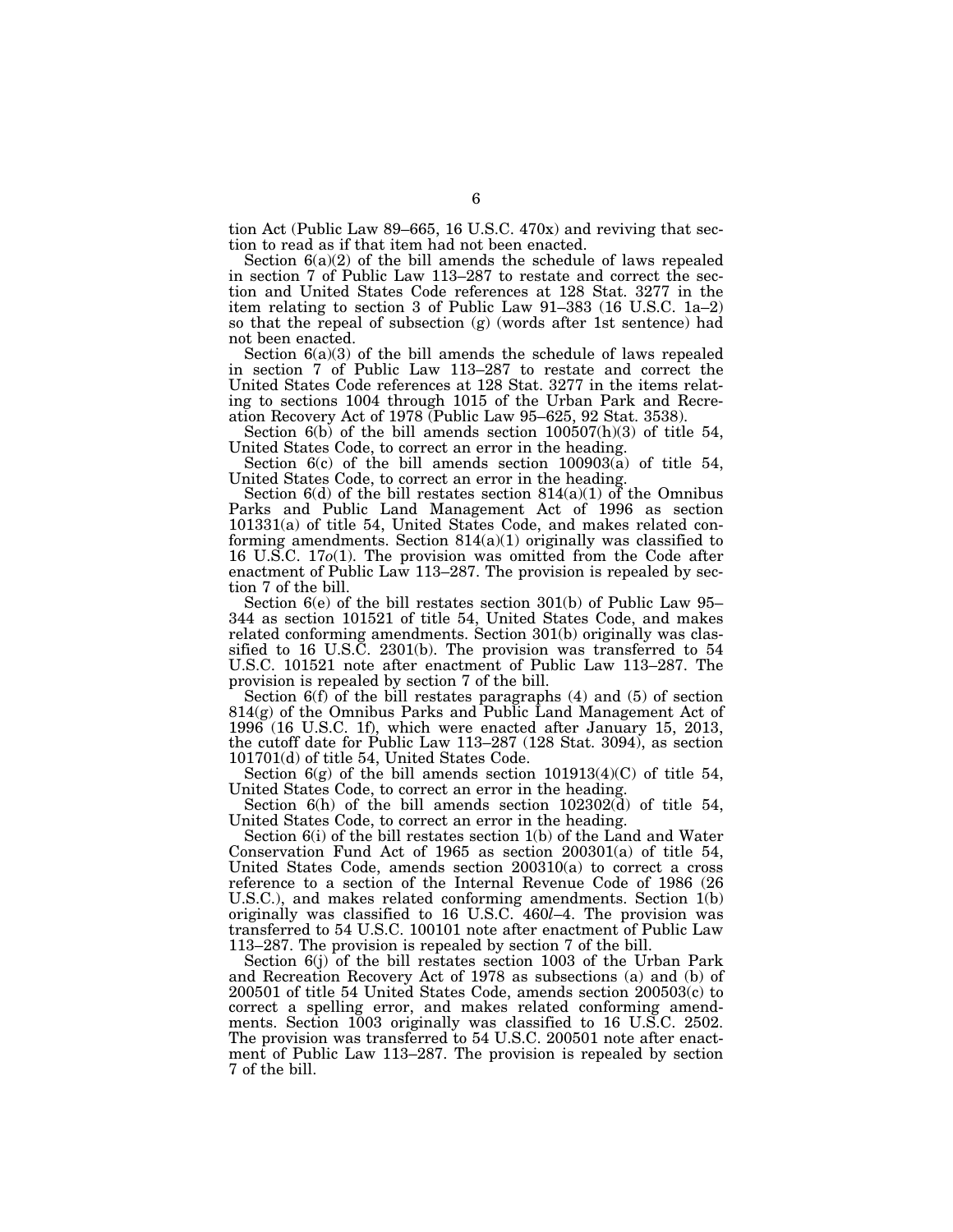Section  $6(k)$  of the bill amends section  $302302(a)$  of title 54, United States Code, to correct an error in the heading.

Section 6(*l*) of the bill amends section 302701(e) of title 54, United States Code, to correct a reference to State Historic Preservation Officers.

Section  $6(m)$  of the bill amends section  $302902(b)(1)$  of title 54, United States Code, to correct an error in the heading.

Section  $6(n)$  of the bill amends section  $302908(a)$  of title 54, United States Code, to insert a word inadvertently omitted.

Section 6(o) of the bill restates section 2(b) of the National Underground Railroad Network to Freedom Act of 1998 as section 308301 of title 54, United States Code, and makes related conforming amendments. Section 2(b) originally was classified to 16 U.S.C. 469*l*(b). The provision was transferred to 54 U.S.C. 308301 note after enactment of Public Law 113–287. The provision is repealed by section 7 of the bill.

Section  $6(q)$  of the bill amends section  $308704(a)(1)$  of title 54, United States Code, to clarify a cross reference.

Section  $6(r)$  of the bill amends section 309101(d) of title 54, United States Code, to correct an error in the heading.

Section 6(s) of the bill restates section 7302(a) of the Omnibus Public Land Management Act of 2009 as section 311101(a) of title 54, United States Code, and makes related conforming amendments. Section 7302(a) originally was classified to 16 U.S.C. 469n(a). The provision was not included in the enactment of title 54 by Public Law 113–287. The provision is repealed by section 7 of the bill.

Section  $6(t)$  of the bill amends section  $312304(b)(4)$  of title 54, United States Code, to correct an error in the heading.

### *Section 7—Transitional and Savings Provisions*

Section 7 of the bill contains transitional and savings provisions.

#### *Section 8—Repeals*

Section 8 of the bill repeals provisions replaced by the bill, along with provisions that should have been repealed by Public Law 113– 287.

### **Changes in Existing Law Made by the Bill, as Reported**

In compliance with clause 3(e) of House rule XIII, changes in existing law made by the bill, H.R. 3241, as reported, are shown as follows:

CHANGES IN EXISTING LAW MADE BY THE BILL

Set out below is a comparative print showing changes in existing law proposed by the bill. Insertions are shown in italic and omissions are surrounded by brackets.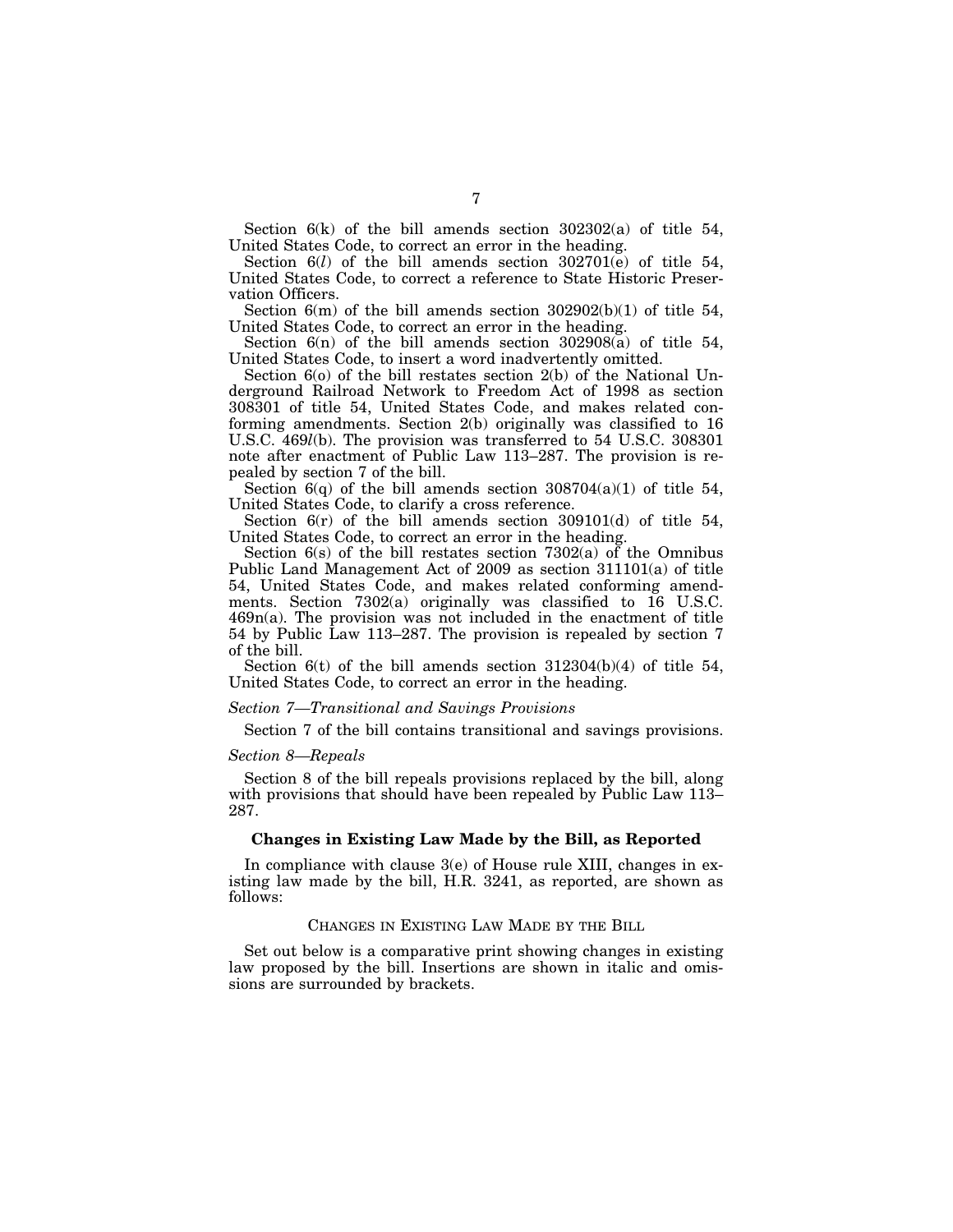# **TITLE 15—COMMERCE AND TRADE**

# **§ 720e(a)(3)(D) (Alaska Natural Gas Pipeline Act,**   $$107(a)(3)(D))$

### **SEC. 107. JUDICIAL REVIEW**

(a) EXCLUSIVE JURISDICTION.—Except for review by the Supreme Court on writ of certiorari, the United States Court of Appeals for the District of Columbia Circuit shall have original and exclusive jurisdiction to determine—

\* \* \* \* \* \* \* (3) the validity of any determination, permit, approval, authorization, review, or other related action taken under any provision of law relating to a gas transportation project constructed and operated in accordance with section 103, including

\* \* \* \* \* \* \* (D) Ithe National Historic Preservation Act (16 U.S.C. 470 et seq.);] *division A of subtitle III of title 54, United States Code;* and

# **TITLE 16—CONSERVATION**

## **§ 3125(4) (Alaska National Interest Lands Conservation Act, § 815(4))**

#### **SEC. 107. JUDICIAL REVIEW**

SEC. 815. Nothing in this title shall be construed as—

\* \* \* \* \* \* \* (4) modifying or repealing the provisions of any Federal law governing the conservation or protection of fish and wildlife, including the National Wildlife Refuge System Administration Act of 1966 (80 Stat. 927; 16 U.S.C. 668dd–jj), [section  $100101(b)(1)$  *section 100101(a)*, chapter 1003, and sections 100751(a), 100752, 100753, and 102101 of title 54, the Fur Seal Act of 1966 (80 Stat. 1091; 16 U.S.C. 1187), the Endangered Species Act of 1973 (87 Stat. 884; 16 U.S.C. 1531–1543), the Marine Mammal Protection Act of 1972 (86 Stat. 1027; 16 U.S.C. 1361–1407), the Act entitled ''An Act for the Protection of the Bald Eagle'', approved June 8, 1940 (54 Stat. 250; 16 U.S.C. 742a–754), the Migratory Bird Treaty Act (40 Stat. 755; 16 U.S.C. 703–711), the Federal Aid in Wildlife Restoration Act (50 Stat. 917; 16 U.S.C. 669–669i), the Magnuson-Stevens Fishery Conservation and Management Act (90 Stat. 331; 16 U.S.C. 1801–1882), the Federal Aid in Fish Restoration Act (64 Stat. 430; 16 U.S.C. 777–777K), or any amendments to any one or more of such Acts.

# **TITLE 43—PUBLIC LANDS**

### **§ 2103(b) (Abandoned Shipwreck Act of 1987, § 4(b))**

### **SEC. 4. RIGHTS OF ACCESS**

\* \* \* \* \* \* \*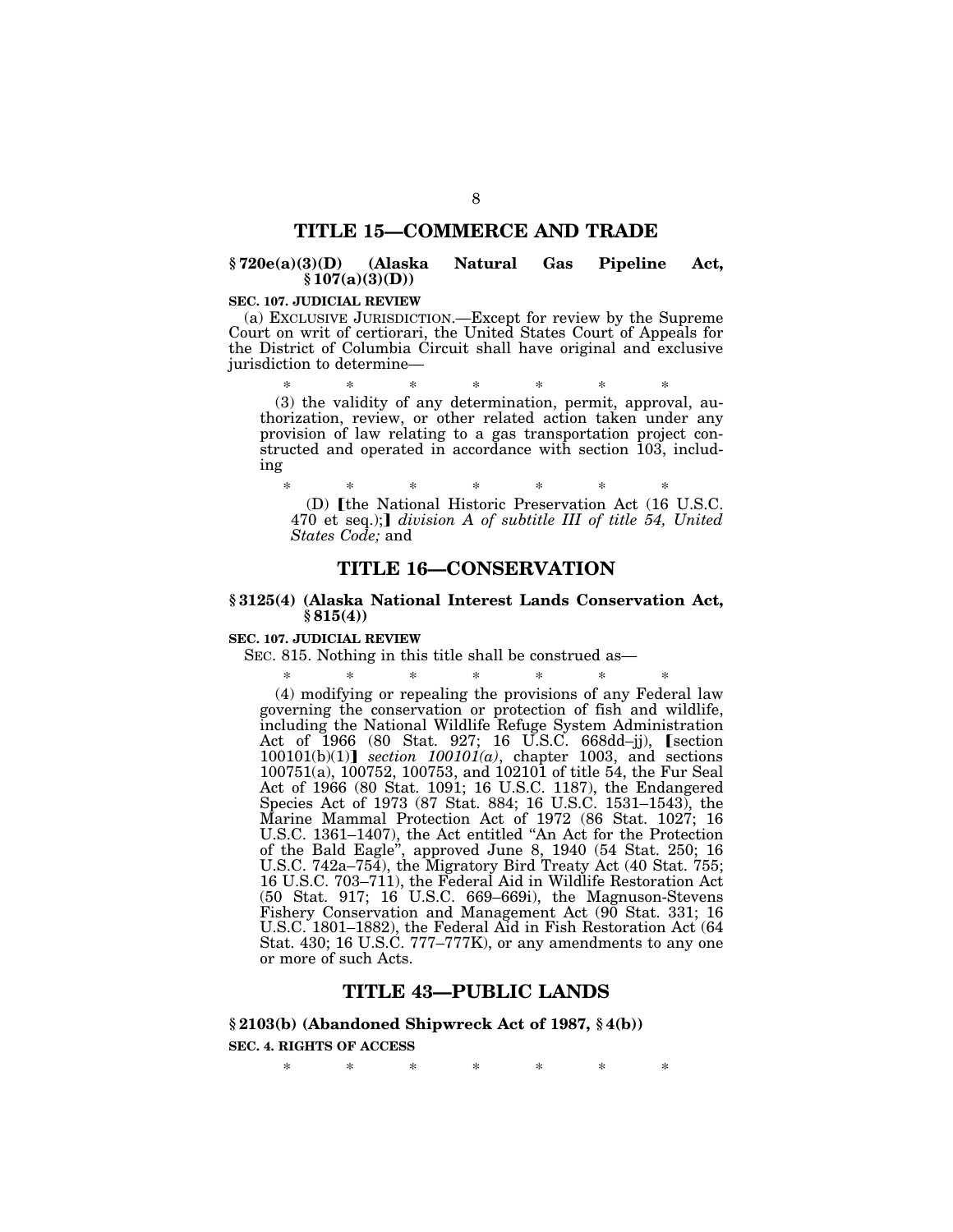(b) PARKS AND PROTECTED AREAS.—In managing the resources subject to the provisions of this Act, States are encouraged to create underwater parks or areas to provide additional protection for such resources. Funds available to States from grants from the Historic Preservation Fund shall be available, in accordance with the provisions of [title I of the National Historic Preservation Act,] *chapter 3029 of title 54, United States Code,* for the study, interpretation, protection, and preservation of historic shipwrecks and properties.

# **TITLE 54—NATIONAL PARK SERVICE AND RELATED PROGRAMS**

#### **Public Law 113–287, § 7(b)**

#### **SEC. 7. REPEALS.**

The following provisions of law are repealed, except with respect to rights and duties that matured, penalties that were incurred, and proceedings that were begun before the date of enactment of this Act.

Schedule of Laws Repealed

| Act                                                                   | Section       | United States Code Former Classification                                                                                                                                                                                                                                                                            |  |  |
|-----------------------------------------------------------------------|---------------|---------------------------------------------------------------------------------------------------------------------------------------------------------------------------------------------------------------------------------------------------------------------------------------------------------------------|--|--|
| * * *                                                                 |               |                                                                                                                                                                                                                                                                                                                     |  |  |
| National Historic Preservation Act (Pub.<br>L. $89 - 665$ ).<br>* * * | $\mathcal{P}$ | 16 U.S.C. $470-1$ .                                                                                                                                                                                                                                                                                                 |  |  |
| * * *                                                                 |               | 16 U.S.C. 470x1.                                                                                                                                                                                                                                                                                                    |  |  |
| Urban Park and Recreation Recovery Act<br>of 1978 (Pub. L. 95-625).   |               | 16 U.S.C. 2503.<br>16 U.S.C. [2304] 2504.<br>16 U.S.C. [2305] 2505.<br>16 U.S.C. [2306] 2506.<br>16 U.S.C. [2307] 2507.<br>16 U.S.C. [2308] 2508.<br>16 U.S.C. [2309] 2509.<br>16 U.S.C. [2310] 2510.<br>16 U.S.C. [2311] 2511.<br>16 U.S.C. <b>1231212512.</b><br>16 U.S.C. [2313] 2513.<br>16 U.S.C. [2314] 2514. |  |  |

### **§ 100507(h)(3)**

#### **§ 100507. Additional areas for System**

\* \* \* \* \* \* \* (h) AUTHORIZATION OF APPROPRIATIONS.—

\* \* \* \* \* \* \* (3) CARRYING OUT SUBSECTIONS ø(B), (C), AND (G)¿ *(B), (C), AND (G)*.—To carry out subsections (b), (c), and (g), there is authorized to be appropriated \$2,000,000 for each fiscal year.

### **§ 100903(a)**

### **§ 100903. Solid waste disposal operations**

(a) IN GENERAL.—To protect the air, land, water, and natural and cultural values of the System and the property of the United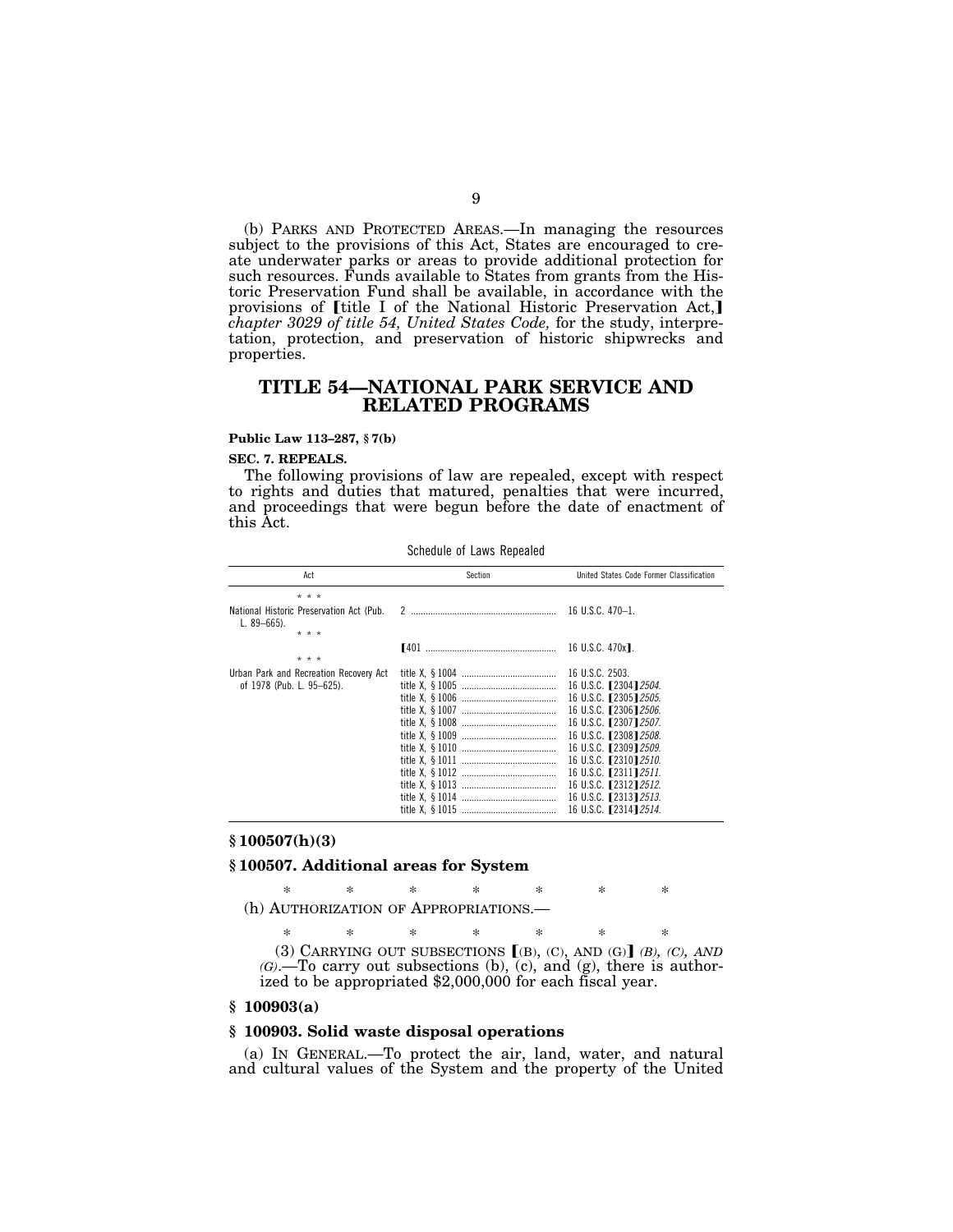States in the System, no solid waste disposal site (including any site for the disposal of domestic or industrial solid waste) may be operated within the boundary of any System unit, other than—

### **The analysis for chapter 1013**

### **Chapter 1013—Employees**

\* \* \* \* \* \* \* Subchapter III—Housing Improvement 101331. **[Definitions.]** *Purposes; definitions.* 

\* \* \* \* \* \* \* \*

### **§ 101331**

#### ø**§ 101331. Definitions**

In this subchapter:

(1) FIELD EMPLOYEE.—The term ''field employee'' means—

(A) an employee of the Service who is exclusively assigned by the Service to perform duties at a field unit, and the members of the employee's family; and

(B) any other individual who is authorized to occupy Federal Government quarters under section 5911 of title 5, and for whom there is no feasible alternative to the provision of Federal Government housing, and the members of the individual's family.

(2) PRIMARY RESOURCE VALUES.—The term ''primary resource values'' means resources that are specifically mentioned in the enabling legislation for that field unit or other resource value recognized under Federal statute.

(3) QUARTERS.—The term ''quarters'' means quarters owned or leased by the Federal Government.

(4) SEASONAL QUARTERS.—The term ''seasonal quarters'' means quarters typically occupied by field employees who are hired on assignments of 6 months or less.]

### *§ 101331. Purposes; definitions*

*(a) PURPOSES.—The purposes of this subchapter are—* 

*(1) to develop where necessary an adequate supply of quality housing units for field employees of the Service in a reasonable timeframe;* 

*(2) to expand the alternatives available for construction and repair of essential Government housing;* 

*(3) to rely on the private sector to finance or supply housing in carryout out this subchapter, to the maximum extent possible, to reduce the need for Federal appropriations;* 

*(4) to ensure that adequate funds are available to provide for long-term maintenance needs of field employee housing; and* 

*(5) to eliminate unnecessary Government housing and locate such housing as is required in a manner such that primary resource values are not impaired.* 

*(b)* DEFINITIONS.—In this subchapter:

(1) FIELD EMPLOYEE.—The term ''field employee'' means—

(A) an employee of the Service who is exclusively assigned by the Service to perform duties at a field unit, and the members of the employee's family; and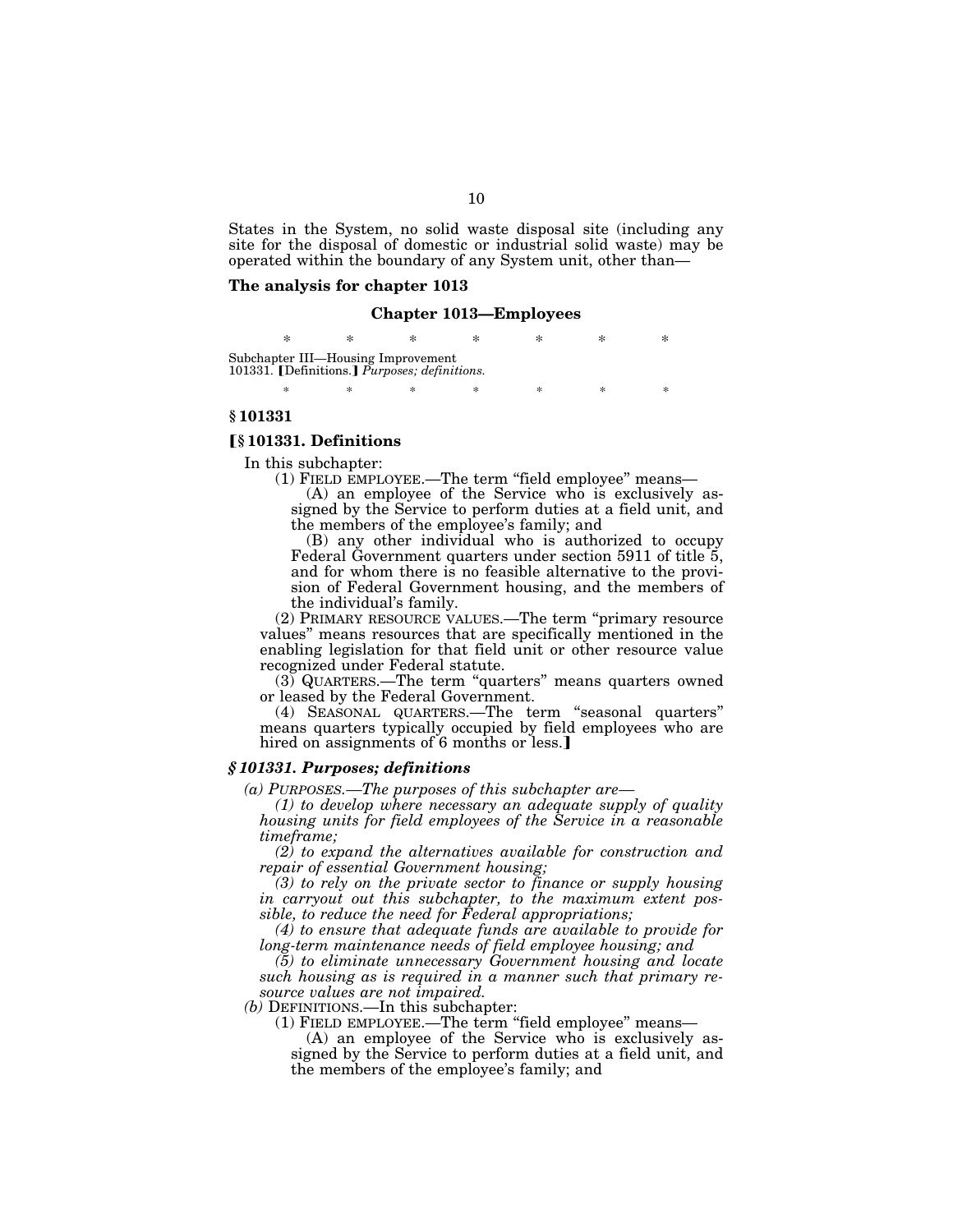(B) any other individual who is authorized to occupy Federal Government quarters under section 5911 of title 5, and for whom there is no feasible alternative to the provision of Federal Government housing, and the members of the individual's family.

(2) PRIMARY RESOURCE VALUES.—The term ''primary resource values'' means resources that are specifically mentioned in the enabling legislation for that field unit or other resource value recognized under Federal statute.

(3) QUARTERS.—The term ''quarters'' means quarters owned or leased by the Federal Government.

(4) SEASONAL QUARTERS.—The term ''seasonal quarters'' means quarters typically occupied by field employees who are hired on assignments of 6 months or less.

#### **Chapter 1015**

#### **Chapter 1015—Transportation**

\* \* \* \* \* \* \* Subchapter III—Public Transportation Programs for System Units *101521. Purpose.* 

**[101521]** *101522*. Transportation service and facility programs.

ø101522¿ *101523.* Transportation projects.

[101523] 101524. Procedures applicable to transportation plans and projects.

[101524] *101525*. Special rule for service contract to provide transportation services.

### *§ 101521. Purpose*

*The purpose of this subchapter is to make the System more accessible in a manner consistent with the preservation of parks and the conservation of energy by encouraging the use of transportation modes other than personal motor vehicles for access to and in System units with minimum disruption to nearby communities through authorization of a pilot transportation program.* 

### **§** ø**101521**¿ *101522. Transportation service and facility programs*

\* \* \* \* \* \* \*

### **§** ø**101522**¿ *101523. Transportation projects*

\* \* \* \* \* \* \*

# §<sup>[101523]</sup> *101524. Procedures applicable to transportation plans and projects*

(a) DURING FORMULATION OF PLAN.—The Secretary shall, during the formulation of any transportation plan authorized pursuant to section [101521] *101522* of this title—

\* \* \* \* \* \* \*

### §<sup>[101524]</sup> *101525. Special rule for service contract to provide transportation services*

# **§ 101913(4)(C)**

### **§ 101913. Award of concession contracts**

\* \* \* \* \* \* \*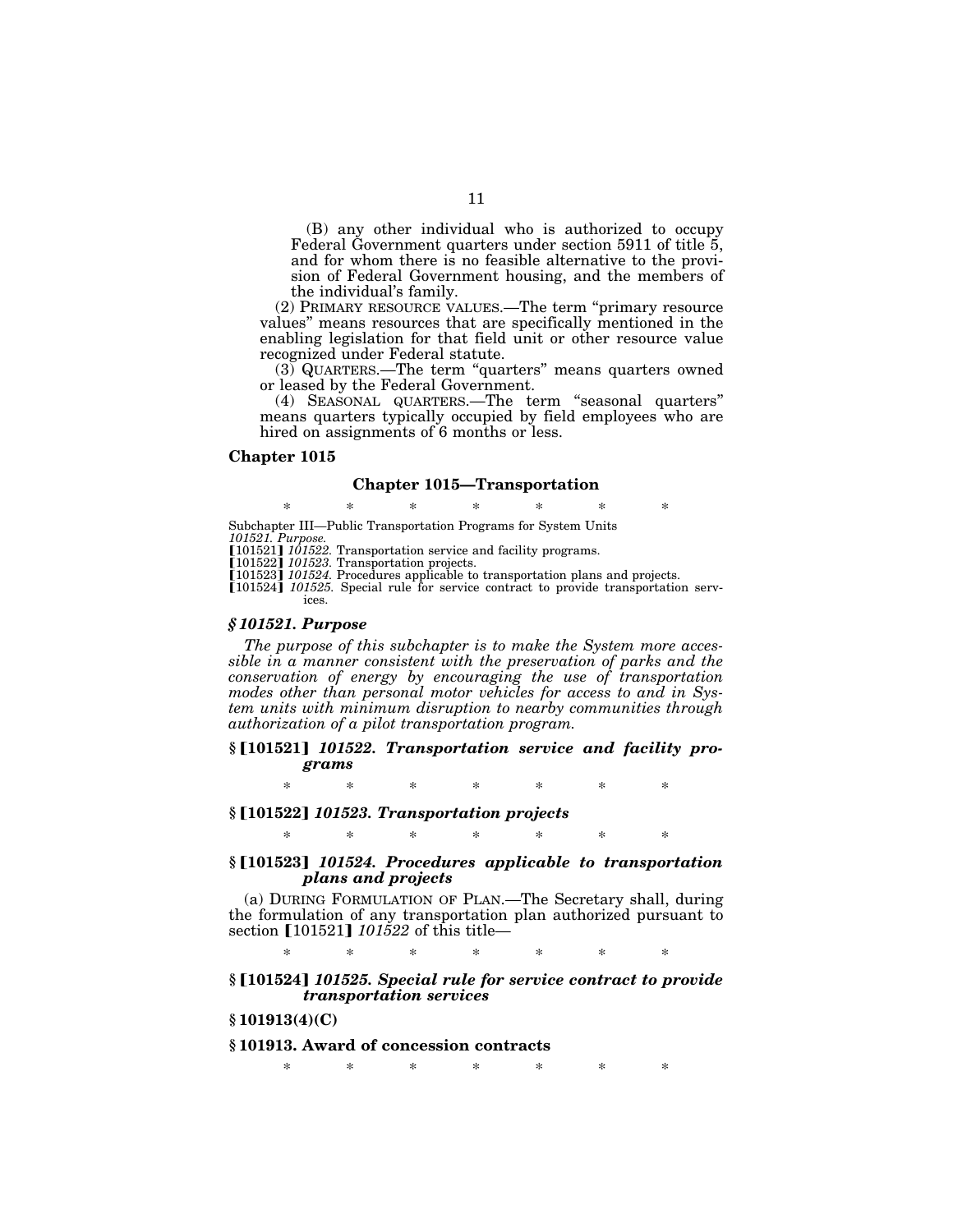(4) CONSIDERATION OF PROPOSALS.—

\* \* \* \* \* \* \* (C) ALL PROPOSALS FAIL TO MEET [MIMIMUM] *MINIMUM REQUIREMENTS OR ARE REJECTED*.—If all proposals submitted to the Secretary fail to meet the minimum requirements or are rejected by the Secretary, the Secretary shall establish new minimum contract requirements and re-initiate the competitive selection process pursuant to this section.

#### **§ 102302(d)**

### **§ 102302. National Capital region arts and cultural affairs**

\* \* \* \* \* \* \* (d) **RESPONSBILITIES** *RESPONSIBILITIES* OF DIRECTOR.—The Director shall—

#### **Chapter 2003**

## **Chapter 2003—Land and Water Conservation Fund**

\* \* \* \* \* \* \* 200301. [Definitions.] Purposes; definitions. \* \* \* \* \* \* \* \*

# ø**§ 200301. Definitions**

In this chapter:

(1) FUND.—The term ''Fund'' means the Land and Water Conservation Fund established under section 200302 of this title.

(2) STATE.—The term ''State'' means a State, the District of Columbia, Puerto Rico, Guam, American Samoa, the Virgin Islands, and the Northern Mariana Islands.]

### *§ 200301. Purposes; definitions*

*(a) PURPOSES.—The purposes of this chapter are—* 

*(1) to assist in preserving, developing, and assuring accessibility to all citizens of the United States and visitors who are lawfully present in the United States such quality and quantity of outdoor recreation resources as may be available and are necessary and desirable for individual active participation in that recreation; and* 

*(2) to strengthen the health and vitality of the citizens of the United States by—* 

*(A) providing funds for and authorizing Federal assistance to the States in planning, acquisition, and development of needed land and water areas and facilities; and* 

*(B) providing funds for the Federal acquisition and development of certain land and other areas.* 

*(b)* DEFINITIONS.—In this chapter:

(1) FUND.—The term ''Fund'' means the Land and Water Conservation Fund established under section 200302 of this title.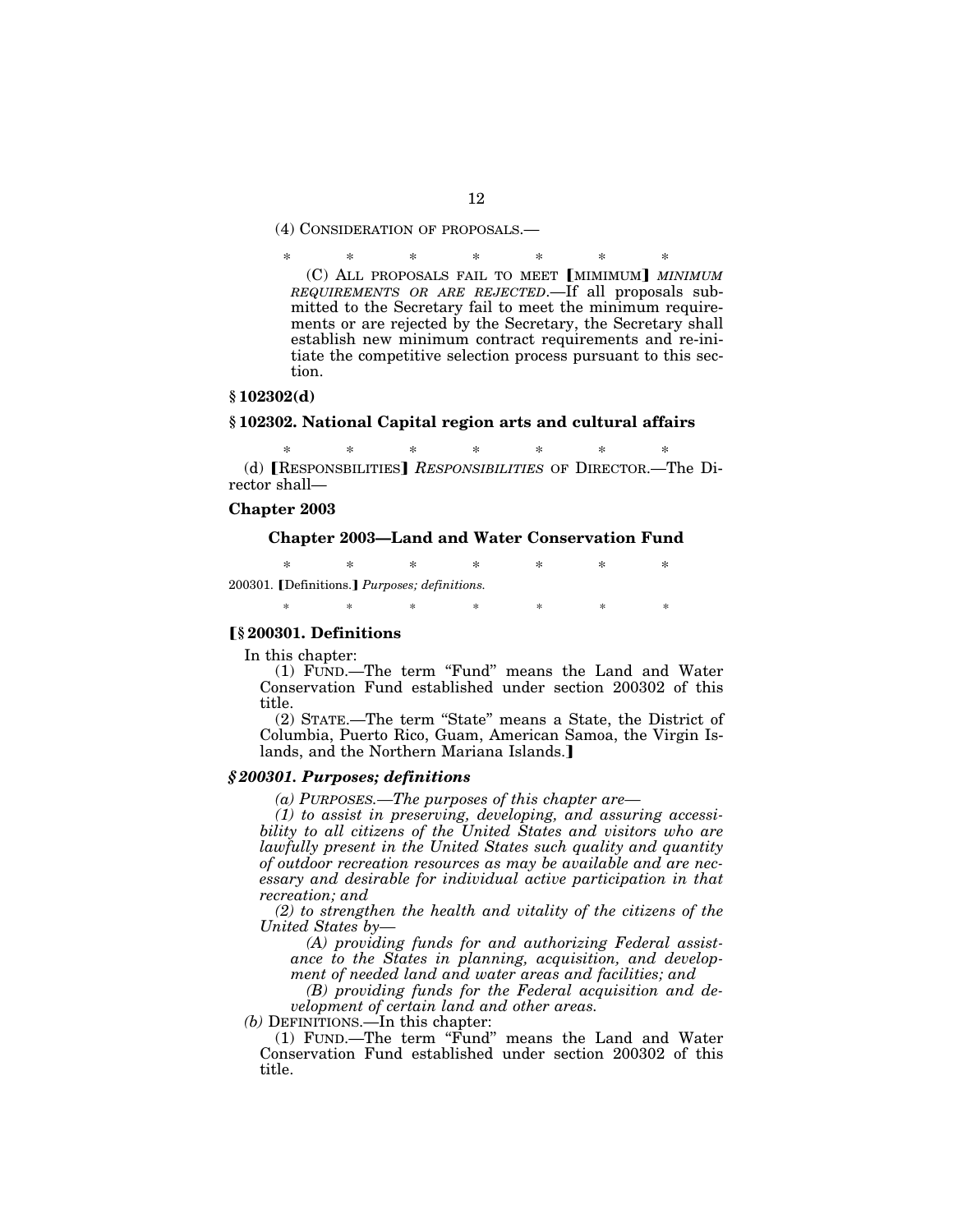(2) STATE.—The term ''State'' means a State, the District of Columbia, Puerto Rico, Guam, American Samoa, the Virgin Islands, and the Northern Mariana Islands.

\* \* \* \* \* \* \*

### **§ 200310. Transfers to and from Fund**

(a) MOTORBOAT FUEL TAXES.—There shall be set aside in the Fund the amounts specified in [section  $9503(c)(3)(B)$  of the Internal Revenue Code of 1986 (26 U.S.C. 9503(c)(3)(B))] *section 9503(c)(3)(A) of the Internal Revenue Code of 1986 (26 U.S.C. 9503c)(3)(A)).* 

### **Chapter 2005**

### **Chapter 2005—Urban Park and Recreation Recovery Program**

\* \* \* \* \* \* \* 200501. **[Definitions.] Purposes; complement to existing Federal programs;** *definitions.* 

\* \* \* \* \* \* \*

#### § 200501. **[Definitions.]** *Purposes; complement to existing Federal programs; definitions.*

*(a) PURPOSES.—The purposes of this chapter are—* 

*(1) to authorize the Secretary to establish an urban park and recreation recovery program that would provide Federal grants to economically hard-pressed communities specifically for the rehabilitation of critically needed recreation areas, facilities, and development of improved recreation programs;* 

*(2) to improve recreation facilities and expand recreation services in urban areas with a high incidence of crime and to help deter crime through the expansion of recreation opportunities for at-risk youth; and* 

*(3) to increase the security of urban parks and to promote collaboration between local agencies involved in parks and recreation, law enforcement, youth social services, and juvenile justice system.* 

*(b) COMPLEMENT EXISTING FEDERAL PROGRAMS.—The urban park and recreation recovery program is intended to complement existing Federal programs such as the Land and Water Conservation Fund and Community Development Grant Programs by encouraging and stimulating local governments to revitalize their park and recreation systems and to make long-term commitments to continuing maintenance of these systems. The assistance shall be subject to such terms and conditions as the Secretary considers appropriate and in the public interest to carry out the purposes of this chapter.* 

*(c)* DEFINITIONS.—In this chapter:

(A) IN GENERAL.—The term "at-risk youth recreation grant'' means a grant in a neighborhood or community with a high prevalence of crime, particularly violent crime or crime committed by youthful offenders.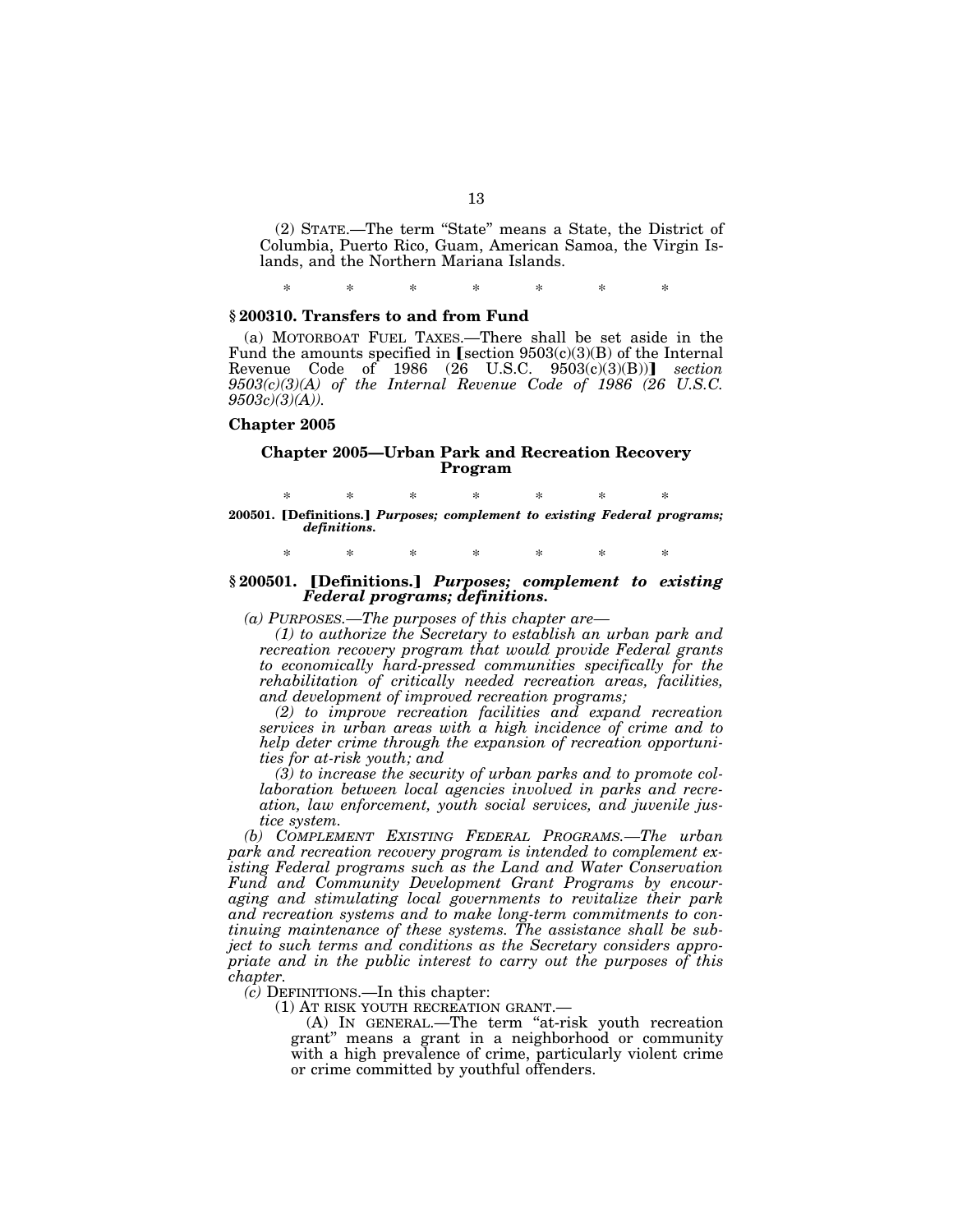(B) INCLUSIONS.—The term ''at-risk youth recreation grant'' includes

(i) a rehabilitation grant;

(ii) an innovation grant; and

(iii) a matching grant for continuing program support for a program of demonstrated value or success in providing constructive alternatives to youth at risk for engaging in criminal behavior, including a grant for operating, or coordinating, a recreation program or service.

(C) ADDITIONAL USES OF REHABILITATION GRANT.—In addition to the purposes specified in paragraph (8), a rehabilitation grant that serves as an at-risk youth recreation grant may be used for the provision of lighting, emergency phones, or any other capital improvement that will improve the security of an urban park.

(2) GENERAL PURPOSE LOCAL GOVERNMENT.—The term ''general purpose local government'' means—

(A) a city, county, town, township, village, or other general purpose political subdivision of a State; and

(B) the District of Columbia.

(3) INNOVATION GRANT.—The term ''innovation grant'' means a matching grant to a local government to cover costs of personnel, facilities, equipment, supplies, or services designed to demonstrate innovative and cost-effective ways to augment park and recreation opportunities at the neighborhood level and to address common problems related to facility operations and improved delivery of recreation service, not including routine operation and maintenance activities.

(4) MAINTENANCE.—The term ''maintenance'' means all commonly accepted practices necessary to keep recreation areas and facilities operating in a state of good repair and to protect them from deterioration resulting from normal wear and tear.

(5) PRIVATE, NONPROFIT AGENCY.—The term ''private, nonprofit agency'' means a community-based, nonprofit organization, corporation, or association organized for purposes of providing recreational, conservation, and educational services directly to urban residents on a neighborhood or communitywide basis through voluntary donations, voluntary labor, or public or private grants.

(6) RECOVERY ACTION PROGRAM GRANT.—

(A) IN GENERAL.—The term ''recovery action program grant'' means a matching grant to a local government for development of local park and recreation recovery action programs to meet the requirements of this chapter.

(B) USE.—A recovery action program grant shall be used for resource and needs assessment, coordination, citizen involvement and planning, and program development activities to—

(i) encourage public definition of goals; and

(ii) develop priorities and strategies for overall recreation system recovery.

(7) RECREATION AREA OR FACILITY.—The term ''recreation area or facility'' means an indoor or outdoor park, building, site, or other facility that is dedicated to recreation purposes and administered by a public or private nonprofit agency to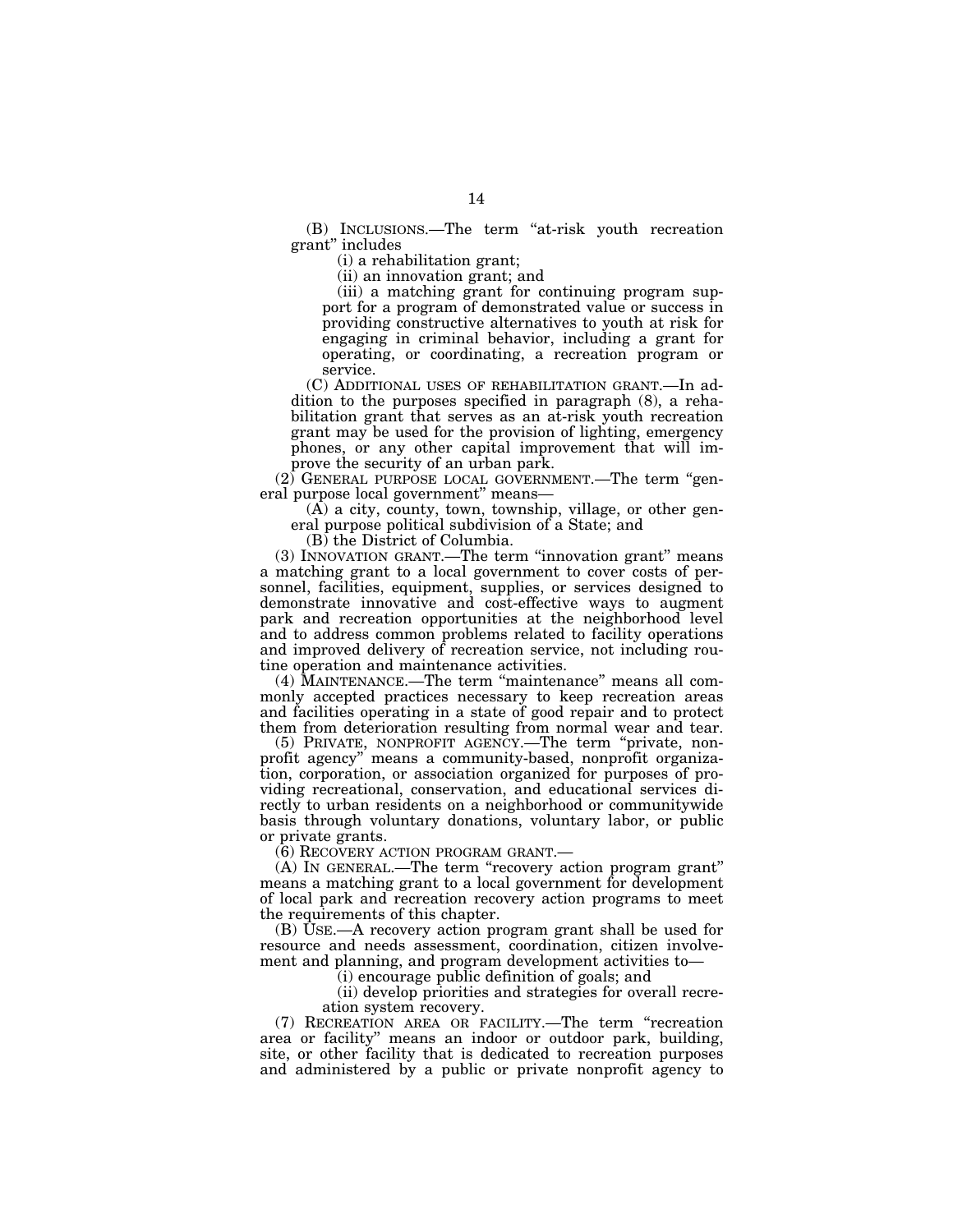serve the recreation needs of community residents. Emphasis shall be on public facilities readily accessible to residential neighborhoods, including multiple-use community centers that have recreation as one of their primary purposes, but excluding major sports arenas, exhibition areas, and conference halls used primarily for commercial sports, spectator, or display activities.

(8) REHABILITATION GRANT.—The term ''rehabilitation grant'' means a matching capital grant to a local government for rebuilding, remodeling, expanding, or developing an existing outdoor or indoor recreation area or facility, including improvements in park landscapes, buildings, and support facilities, but excluding routine maintenance and upkeep activities.

(9) SPECIAL PURPOSE LOCAL GOVERNMENT.—

(A) IN GENERAL.—The term ''special purpose local government'' means a local or regional special district, publicpurpose corporation, or other limited political subdivision of a State.

(B) INCLUSIONS.—The term ''special purpose local government'' includes—

(i) a park authority;

(ii) a park, conservation, water, or sanitary district; and

(iii) a school district.

(10) STATE.—The term ''State'' means a State, an instrumentality of a State approved by the Governor of the State, Puerto Rico, Guam, American Samoa, the Virgin Islands, and the Northern Mariana Islands.

\* \* \* \* \* \* \*

### **§ 200503. Rehabilitation grants and innovation grants**

\* \* \* \* \* \* \* (c) TRANSFER.—If consistent with an approved application, a grant recipient may transfer a rehabilitation grant or innovation grant in whole or in part to an independent special purpose local government, private nonprofit agency, or county or regional park authority if the assisted recreation area or facility owned or managed by the **[transferree]** *transferee* offers recreation opportunities to the general population within the jurisdictional boundaries of the grant recipient.

### **§ 302302(a)**

#### **§ 302302. Program evaluation**

(a) WHEN EVALUATION SHOULD **[OCCUR]** OCCUR.—Periodically, but not less than every 4 years after the approval of any State program undersection 302301 of this title, the Secretary, in consultation with the Council on the appropriate provisions of this division, and in cooperation with the State Historic Preservation Officer, shall evaluate the program to determine whether it is consistent with this division.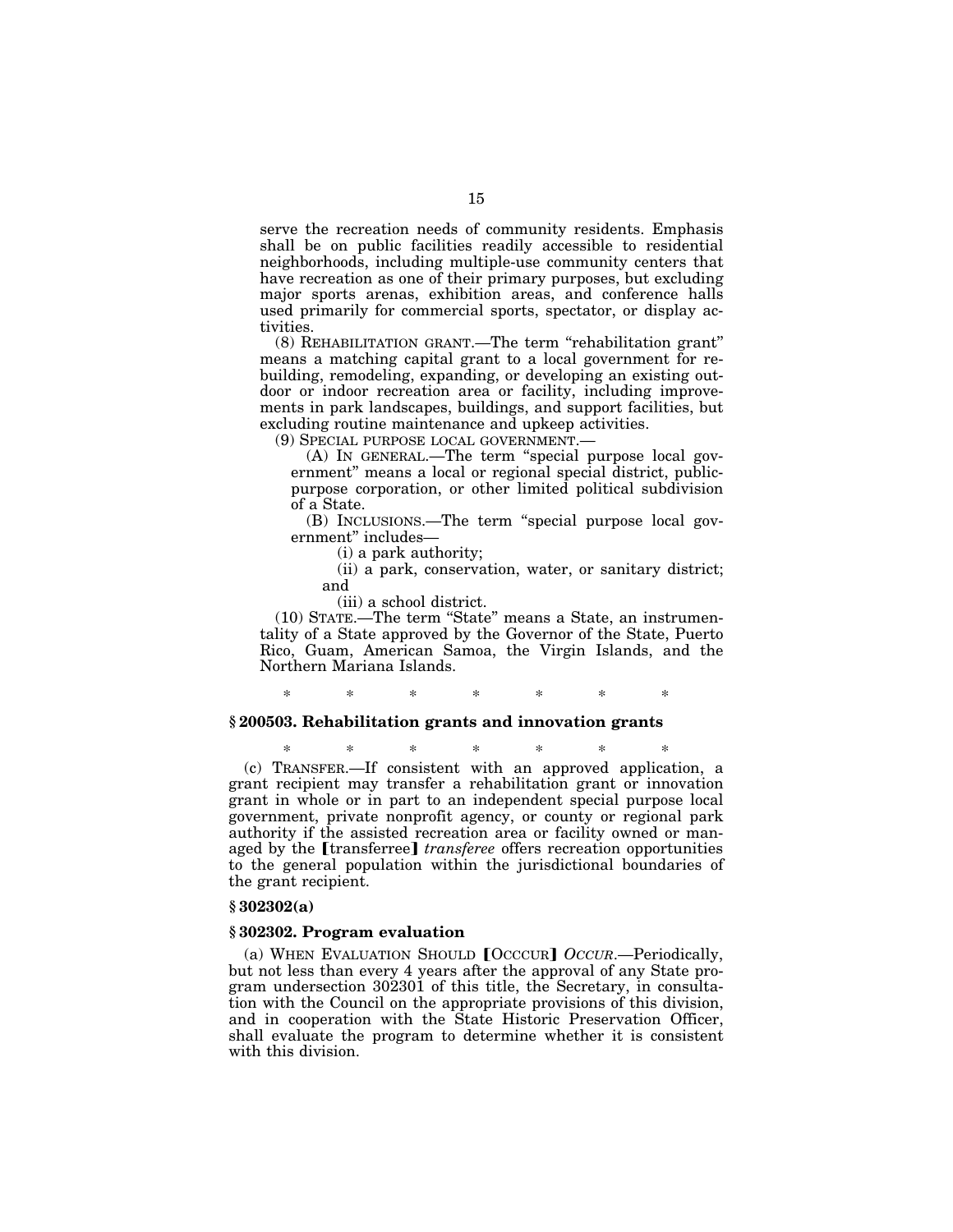**§ 302701(e)** 

### **§ 302701. Program to assist Indian tribes in preserving historic property**

\* \* \* \* \* \* \* (e) CONSULTATION.—The Secretary shall consult with Indian tribes, other Federal agencies, State Historic [Preservations] Pres*ervation* Officers, and other interested parties concerning the program under subsection (a).

### **§ 302902(b)(1)**

#### **§ 302902. Grants to States**

\* \* \* \* \* \* \*

(b) CONDITIONS.—<br>(1)  $\lceil \ln \text{general} \rceil$  *IN GENERAL*.—No grant may be made under this division—

#### **§ 302908(a)**

## **§ 302908. Grants to the Federated States of Micronesia, the Republic of the Marshall Islands, and the Republic of Palau**

(a) IN GENERAL.—As part of the program of matching grant assistance from the Historic Preservation Fund to States, the Secretary shall administer a program of direct grants to the Federated States of Micronesia, the Republic of the Marshall Islands, and the Republic of Palau in furtherance of the Compact of Free Association between the United States and the Federated States of Micronesia and the Marshall Islands, approved by the Compact of Free Association Act of 1985 (48 U.S.C. 1901 et seq., 2001 et seq.), and the Compact of Free Association between the United States and Palau, approved by the Joint Resolution entitled ''Joint Resolution to approve the 'Compact of Free Association' between the United States and *the* Government of Palau, and for other purposes'' (48 U.S.C. 1931 et seq.) or any successor enactment.

# **§ 306131(a)(3)**

### **§§ 306131. Standards and guidelines**

(a) STANDARDS.—

\* \* \* \* \* \* \* (3) REVISION.—The øOffice of Management and Budget¿ *Office of Personnel Management* shall revise qualification standards for the disciplines involved.

### **Chapter 3083**

### **Chapter 3083—National Underground Railroad Network to Freedom**

Sec. *308101. Purposes.*  **[308301] 308302. Definition.**<br>**[308302] 308303. Program.** [308303] 308304. Preservation and interpretation of Underground Railroad history, historic sites, and structures. [308304] 308305. Authorization of appropriations.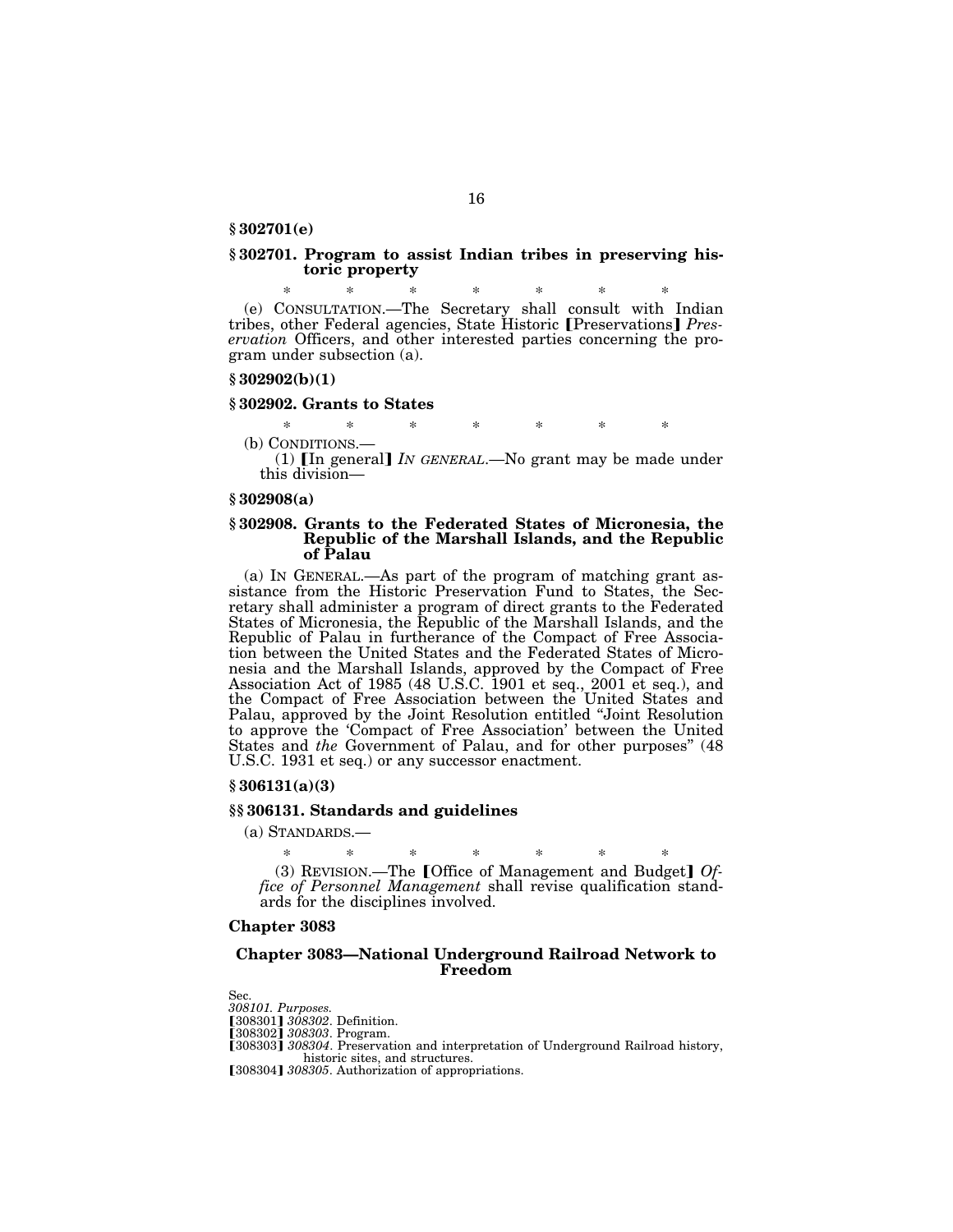# *§ 308301. Purposes*

*The purposes of this chapter are—* 

*(1) to recognize the importance of the Underground Railroad, the sacrifices made by those who used the Underground Railroad in search of freedom from tyranny and oppression, and the sacrifices made by the people who helped them; and* 

*(2) to authorize the Service to coordinate and facilitate Federal and non-Federal activities to commemorate, honor, and interpret the history of the Underground Railroad, its significance as a crucial element in the evolution of the national civil rights movement, and its relevance in fostering the spirit of racial harmony and national reconciliation.* 

### **§** ø**308301**¿ *308302.* **Definition**

\* \* \* \* \* \* \*

### **§** ø**308302**¿ *308303.* **Program**

\* \* \* \* \* \* \*

§<sup>[308303]</sup> 308304. Preservation and interpretation of Under**ground Railroad history, historic sites, and structures** 

\* \* \* \* \* \* \*

# §<sup>[308304]</sub> 308305. Authorization of appropriations.</sup>

### **§ 308704(a)(1)**

### **§ 308704. Funding**

(a) AVAILABILITY OF FUNDS FROM SALE AND SCRAPPING OF OBSOLETE VESSELS.—

(1) IN GENERAL.—Notwithstanding any other provision of law, the amount of funds credited in a fiscal year to the Vessel Operations Revolving Fund established by section 50301(a) of title 46 that is attributable to the sale of obsolete vessels in the National Defense Reserve Fleet that are scrapped or sold under *subsection (c) of this section or* section 57102, 57103, or 57104 of title 46 shall be available until expended as follows:

# **§ 309101(d)**

### **§ 309101. Sites and structures that commemorate former Presidents**

\* \* \* \* \* \* \* (d) **[ACQUISTION]** *ACQUISITION* OF LAND AND INTERESTS IN LAND.—The Secretary may acquire the land and interests in land by donation, purchase with donated or appropriated funds, transfer from any other Federal agency, or exchange.

### **Chapter 3111**

# **Chapter 3111—Preserve America Program**

|  | 311101. [Definitions.] Purpose; definitions. |  |  |
|--|----------------------------------------------|--|--|
|  |                                              |  |  |